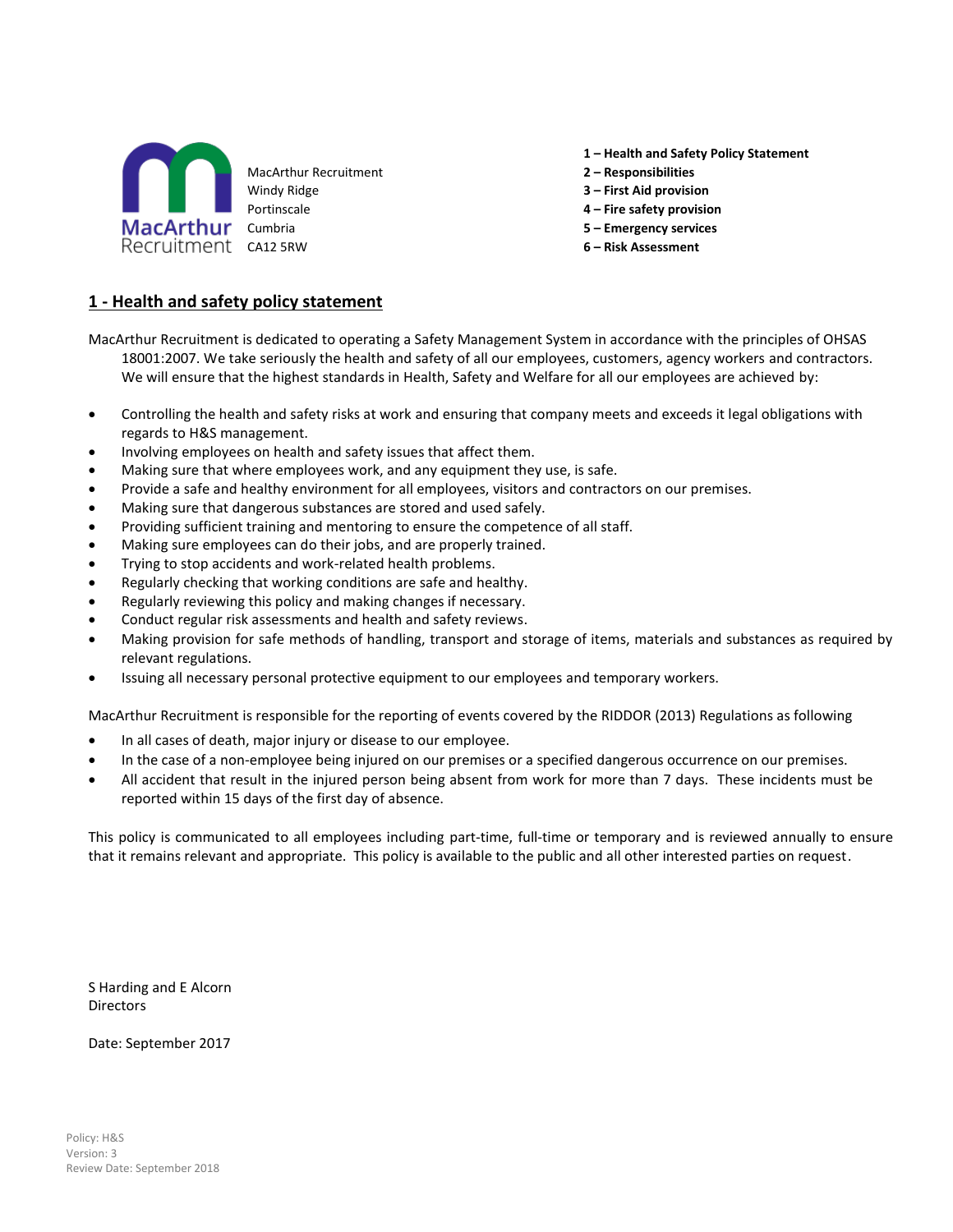## **2 - Responsibilities**

| has overall and final responsibility for health and safety<br><b>Stephanie Harding Director</b>                                                                        |                                                                             |                                                                                                                                                                                                                                                                                                                                                    |  |
|------------------------------------------------------------------------------------------------------------------------------------------------------------------------|-----------------------------------------------------------------------------|----------------------------------------------------------------------------------------------------------------------------------------------------------------------------------------------------------------------------------------------------------------------------------------------------------------------------------------------------|--|
| <b>Stephanie Harding Director</b>                                                                                                                                      | has day-to-day responsibility for ensuring this policy is put into practice |                                                                                                                                                                                                                                                                                                                                                    |  |
| Statement of general policy                                                                                                                                            | Responsibility of:                                                          | Action/Arrangements                                                                                                                                                                                                                                                                                                                                |  |
| Prevent accidents and cases of<br>work-related ill health by managing<br>the health and safety risks in the<br>workplace                                               | Ewen Alcorn<br><b>Stephanie Harding</b><br><b>Directors</b>                 | Follow DSE guidelines<br>Perform annual risk assessment                                                                                                                                                                                                                                                                                            |  |
| Provide clear instructions and<br>information, and adequate training,<br>to ensure employees are<br>competent to do their work                                         | <b>Stephanie Harding</b><br>Director                                        | Perform annual risk assessments<br>Review training needs annually                                                                                                                                                                                                                                                                                  |  |
| Engage and consult with employees<br>on day-to-day health and safety<br>conditions                                                                                     | <b>Stephanie Harding</b><br>Director                                        | Include discussion of Health and Safety at management meetings.                                                                                                                                                                                                                                                                                    |  |
| Implement emergency procedures<br>- evacuation in case of fire or other<br>significant incident.<br>https://www.gov.uk/workplace-<br>fire-safety-your-responsibilities | <b>Stephanie Harding</b><br>Director                                        | carry out a fire risk assessment of the premises and review it<br>regularly<br>tell staff about the risks identified<br>put in place, and maintain, appropriate fire safety measures<br>plan for an emergency<br>provide staff information, fire safety instruction and training<br>identify and communicate the escape routes and assembly points |  |
| Maintain safe and healthy working<br>conditions, provide and maintain,<br>equipment, and ensure safe<br>storage/use of substances                                      | Ewen Alcorn<br><b>Stephanie Harding</b><br><b>Directors</b>                 | Follow instructions for equipment and storage.<br>Alert Office Manager of any new plant/equipment which needs<br>assessment.<br>Alert Office Manager of any working conditions (eg,<br>temperature/noise that may affect health)                                                                                                                   |  |

### **3 - First Aid**

Health and safety law poster is displayed at: In the main office First-aid box is located: In the bathroom and Boot room Accident book is located: In the main office (Company file)

### **4 - Fire Escape Plan**

From main office, descend to first floor and ground floor via stairs and directly out of front door to front of building. Phone 999. A visual plan is in the office.

#### **5 - Emergency services**

**1 Nearest Hospital with a Casualty Department:** Name: Cumberland Infirmary Address: Newtown Road , Carlisle, Cumbria, CA2 7HY Telephone Number: 01228 523444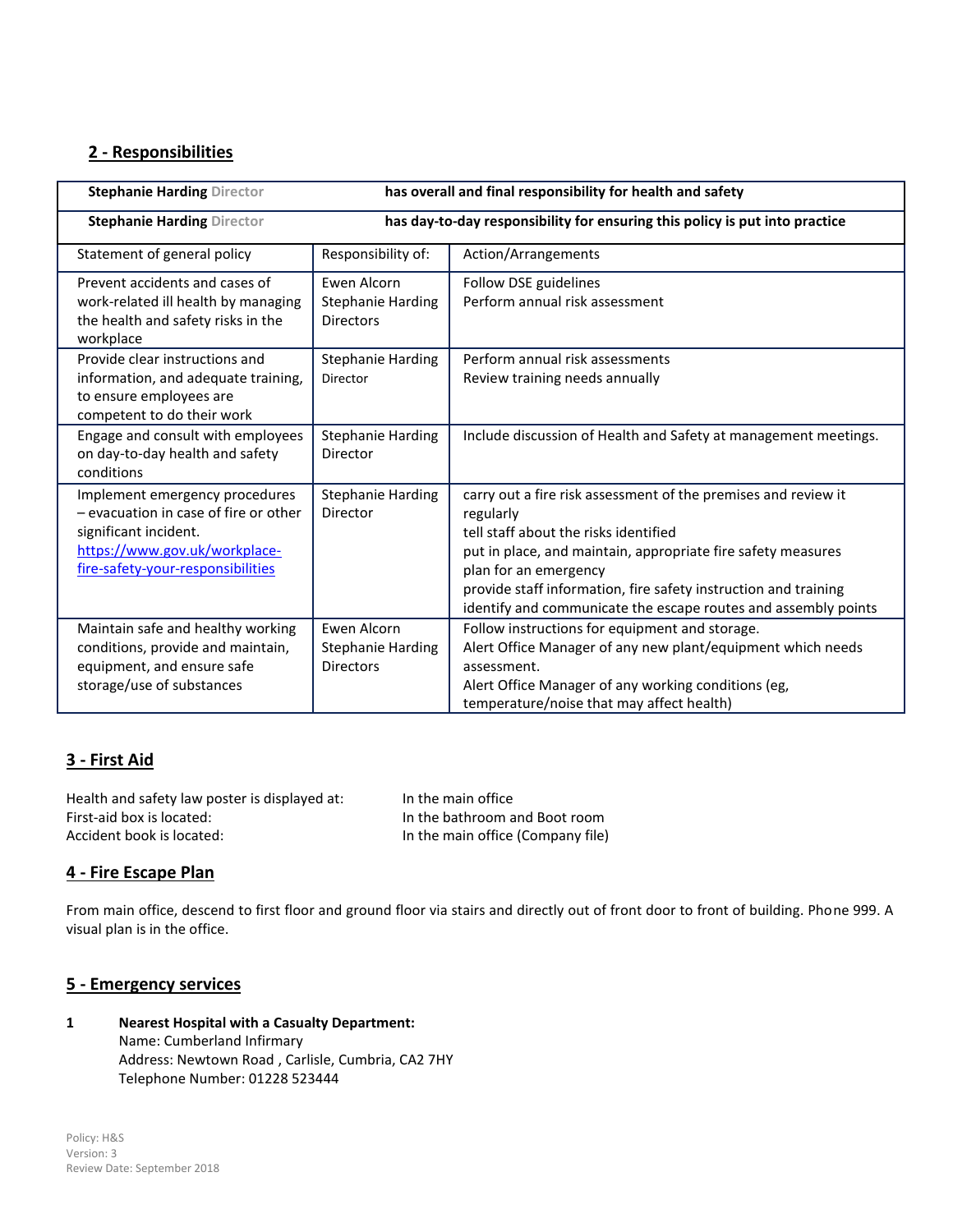| $\overline{2}$ | <b>Police Station</b><br>Name: Cockermouth Police Station<br>Address: Europe Way, Cockermouth CA13 ORJ<br>Telephone Number: 101 | 5 | Electricity<br>Name: Ecotricity<br><b>Address: Electricity North West</b><br>Telephone Number: 0800 195 4141 |
|----------------|---------------------------------------------------------------------------------------------------------------------------------|---|--------------------------------------------------------------------------------------------------------------|
| 3              | <b>Fire Station</b><br>Name: Keswick Fire Station<br>Address: Penrith Road, Keswick<br>Telephone Number: 0800 358 4777          | 6 | Water<br>Name: United Utilities<br>Address:<br>Telephone Number: 0345 6723 723                               |
| 4              | Gas<br>Name: Ecotricity<br>Address:<br>Telephone Number: 0800 111 999                                                           | 7 | <b>Employer Contact</b><br>Name: Steph Harding<br>Address: Windy Ridge<br>Telephone Number: 07968728190      |

# **6 - Risk Assessment – September 2017**

**MacArthur Recruitment** To be reviewed if this might no longer be valid (eg following an accident in the workplace or if there are any significant changes to hazards, such as new work equipment or work activities.

| What are the<br>hazards?                                                                                                                        | might<br>be<br>Who<br>harmed and how?                                                         | What are you already doing?                                                                                                                                                                                                                                                                                                                           | Do you need to do Action<br>anything else to<br>control this risk?                                                                                                                            | by<br>who? | <b>Action</b><br>by<br>when? | Done |
|-------------------------------------------------------------------------------------------------------------------------------------------------|-----------------------------------------------------------------------------------------------|-------------------------------------------------------------------------------------------------------------------------------------------------------------------------------------------------------------------------------------------------------------------------------------------------------------------------------------------------------|-----------------------------------------------------------------------------------------------------------------------------------------------------------------------------------------------|------------|------------------------------|------|
| Slips and trips                                                                                                                                 | Staff and visitors<br>may be injured if<br>they trip over<br>objects or slip on<br>spillages. | General good housekeeping is<br>carried out.<br>All areas well lit, including stairs.<br>No trailing leads or cables.<br>Staff keep work areas clear, eg no<br>boxes left in walkways, deliveries<br>stored immediately.                                                                                                                              | <b>No</b>                                                                                                                                                                                     |            |                              |      |
| Posture<br>problems/injuries,<br>from overuse or<br>poorly designed<br>workstations.<br>Headaches or<br>sore eyes, eg<br>from poor<br>lighting. | Staff using DSE                                                                               | Ensuring good posture at desks<br>(training).<br>Positioning chairs and PC<br>equipment comfortably.<br>Ensuring breaks away from desk.<br>Provision of adequate lighting.<br>Regular eye-tests provided.<br>Reassessment to be carried out at<br>any change to work feature, eg<br>equipment, furniture or the work<br>environment such as lighting. | Remind laptop<br>users to carry out<br>regular DSE<br>assessment to<br>avoid problems<br>and identify any<br>issues.<br>Remind staff to<br>inform SH if any<br>pain or difficulties<br>occur. | SH         | 21/9/17                      | Yes  |
| <b>Burns</b> from<br>kitchen<br>equipment                                                                                                       | Staff and visitors<br>using equipment                                                         | Ensure equipment in good working<br>order.<br>No trailing leads.                                                                                                                                                                                                                                                                                      | No                                                                                                                                                                                            |            |                              |      |
| Falls from the<br>steps/access to<br>the main office                                                                                            | Staff and visitors                                                                            | Providing a handrail.<br>Providing a barrier round the exit<br>point.<br>Meetings with visitors to be held in<br>the downstairs office.                                                                                                                                                                                                               | <b>No</b><br>Barrier needs<br>maintenance                                                                                                                                                     | SH/EA      | 10/17                        |      |